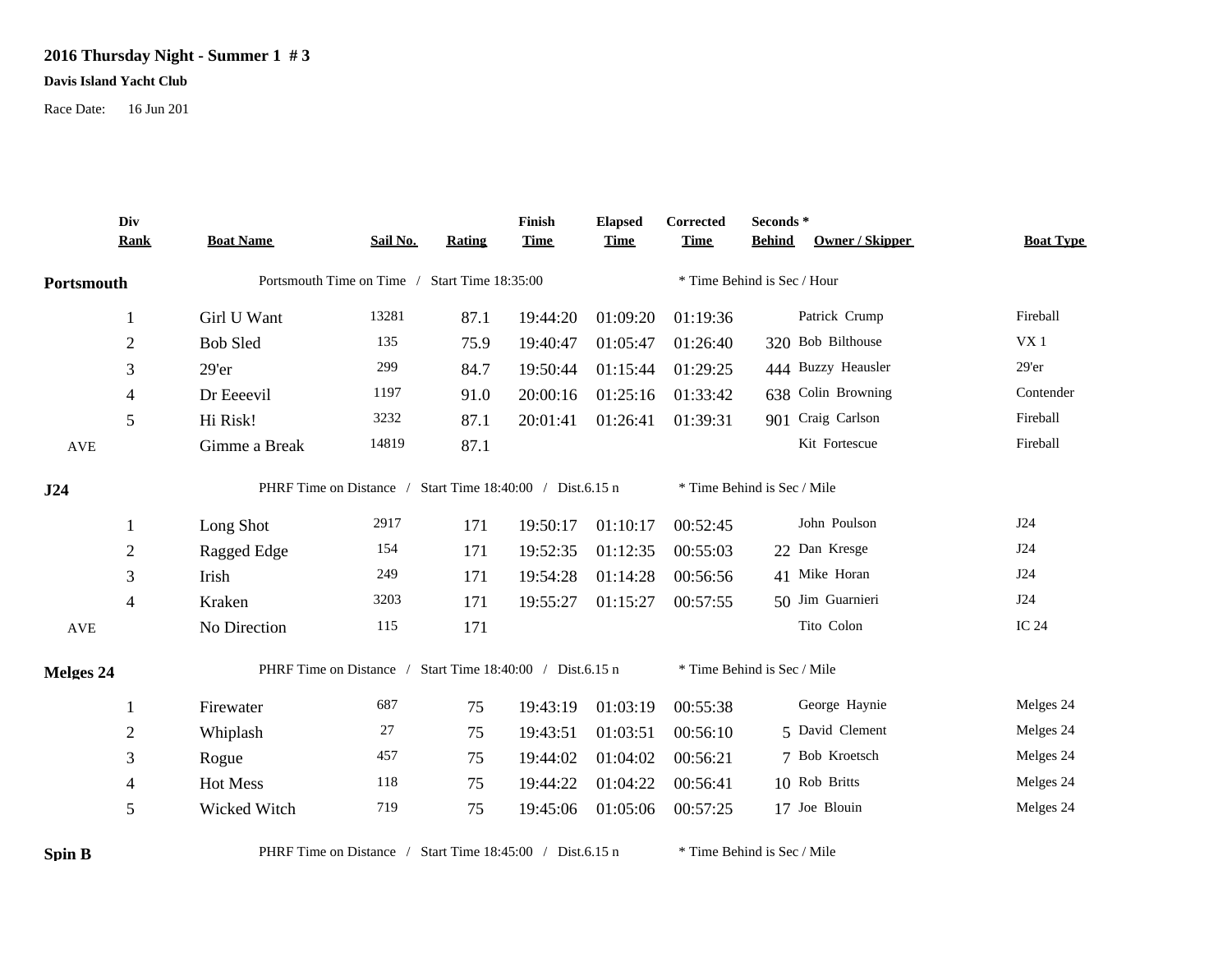|                      | 1              | Mal De Mer                                                | 747                                                       | 156 | 19:56:29 | 01:11:29          | 00:55:30 | Richard Karran              | Wavelength 24      |  |
|----------------------|----------------|-----------------------------------------------------------|-----------------------------------------------------------|-----|----------|-------------------|----------|-----------------------------|--------------------|--|
|                      | 2.5            | Privateer                                                 | 282                                                       | 132 | 19:55:00 | 01:10:00          | 00:56:28 | 9 Chris Jones               | S <sub>2</sub> 9.1 |  |
|                      | 2.5            | Junior                                                    | 41186                                                     | 123 | 19:54:04 | 01:09:04          | 00:56:28 | 9 Frank Selph Jr            | J27                |  |
|                      | $\overline{4}$ | Tenacity                                                  | 241                                                       | 132 | 19:55:38 | 01:10:38          | 00:57:06 | 16 Ken Hardy                | Laser 28           |  |
|                      | 5              | Abracadabra                                               | 511                                                       | 156 | 19:58:29 | 01:13:29          | 00:57:30 | 20 Emily Kropp              | Wavelength 24      |  |
|                      | 6              | Dr Bligh                                                  | 30                                                        | 132 | 19:56:30 | 01:11:30          | 00:57:58 | 24 Michael Maher            | S <sub>2</sub> 9.1 |  |
|                      | 7              | Meltemi                                                   | 40787                                                     | 132 | 19:58:18 | 01:13:18          | 00:59:46 | 42 Alex Korakis             | S <sub>2</sub> 9.1 |  |
|                      | 8              | 88                                                        | 88                                                        | 111 | 19:58:31 | 01:13:31          | 01:02:08 | 65 Dave Ciesla              | J70                |  |
|                      | 9              | Whirligig                                                 | 82                                                        | 141 | 20:03:34 | 01:18:34          | 01:04:07 | 84 Charlie Cushing          | Ultimate 20        |  |
|                      | 10             | Untouchable                                               | 11                                                        | 111 | 20:01:04 | 01:16:04          | 01:04:41 | 90 Todd Saunders            | Elliott 770        |  |
| Spin A               |                |                                                           | PHRF Time on Distance / Start Time 18:50:00 / Dist.6.15 n |     |          |                   |          | * Time Behind is Sec / Mile |                    |  |
|                      | $\mathbf{1}$   | Mad Cow 2                                                 | 46453                                                     | 57  | 19:51:33 | 01:01:33          | 00:55:42 | Ed Ruark/ Dave German       | $B-32$             |  |
|                      | $\overline{c}$ | No Limit                                                  | 39526                                                     | 42  | 19:50:02 | 01:00:02          | 00:55:44 | Neal Burns                  | Farr 395           |  |
|                      | 3              | Fire & Ice                                                | 83198                                                     | 81  | 19:55:08 | 01:05:08          | 00:56:50 | 11 George Cussins           | J105               |  |
|                      | 4              | Rocket                                                    | 48                                                        | 72  | 19:56:15 | 01:06:15          | 00:58:52 | 31 Grimsdale/ Nelson        | J35                |  |
|                      | 5              | Hot Water                                                 | 42696                                                     | 72  | 19:57:43 | 01:07:43          | 01:00:20 | 45 Jose Suarezhoyos         | J35                |  |
|                      | 6              | Tampa Girl                                                | 83242                                                     | 54  | 20:00:06 | 01:10:06          | 01:04:34 | 87 Bill Terry               | J120               |  |
|                      | 7              | Wired                                                     | 39511                                                     | 42  | 20:00:29 | 01:10:29          | 01:06:11 | 102 Brocks/ Achilles        | Farr 395           |  |
| $\operatorname{AVE}$ |                | J-Hawk                                                    | 46625                                                     | 72  |          |                   |          | Dave Arata                  | J105               |  |
| Non Spin A           |                | PHRF Time on Distance / Start Time 18:55:00 / Dist.5.18 n |                                                           |     |          |                   |          | * Time Behind is Sec / Mile |                    |  |
|                      | $\mathbf{1}$   | Long Gone                                                 | 10225                                                     | 161 | 19:55:43 | 01:00:43          | 00:46:49 | Phil Walller                | Morgan 42          |  |
|                      | 2              | <b>Emotional Rescue</b>                                   | 22268                                                     | 176 | 19:59:11 | 01:04:11          | 00:48:59 | 25 Dave Coffee              | C & C 36           |  |
|                      | 3              | W T Flyer                                                 | 97                                                        | 153 | 19:59:15 | 01:04:15          | 00:51:02 | 49 Ullman/ Bostick          | Pearson 30         |  |
|                      | 4              | Reflection                                                | 244                                                       | 180 | 20:07:12 | 01:12:12          | 00:56:40 | 114 Jim Mallory             | C & C 36           |  |
|                      | 5              | Rock On                                                   | 335                                                       | 190 | 20:12:09 | 01:17:09          | 01:00:45 | 161 Toro/ Figley            | Catalina 36        |  |
|                      | 6              | Vendeval the Pearl                                        | 005                                                       | 164 | 20:21:23 | 01:26:23 01:12:13 |          | 294 Lee Burstiner           | Dufour 39          |  |
| RAF                  | 8              | <b>Boat</b>                                               | 57                                                        | 180 | 20:01:13 |                   |          | Larry Willis                | Wavelength         |  |
| Non Spin B           |                | PHRF Time on Distance / Start Time 18:55:00 / Dist.5.18 n |                                                           |     |          |                   |          | * Time Behind is Sec / Mile |                    |  |
|                      |                | Volant II                                                 | 99                                                        | 202 |          | 20:02:32 01:07:32 | 00:50:06 | John Gifford                | J22                |  |